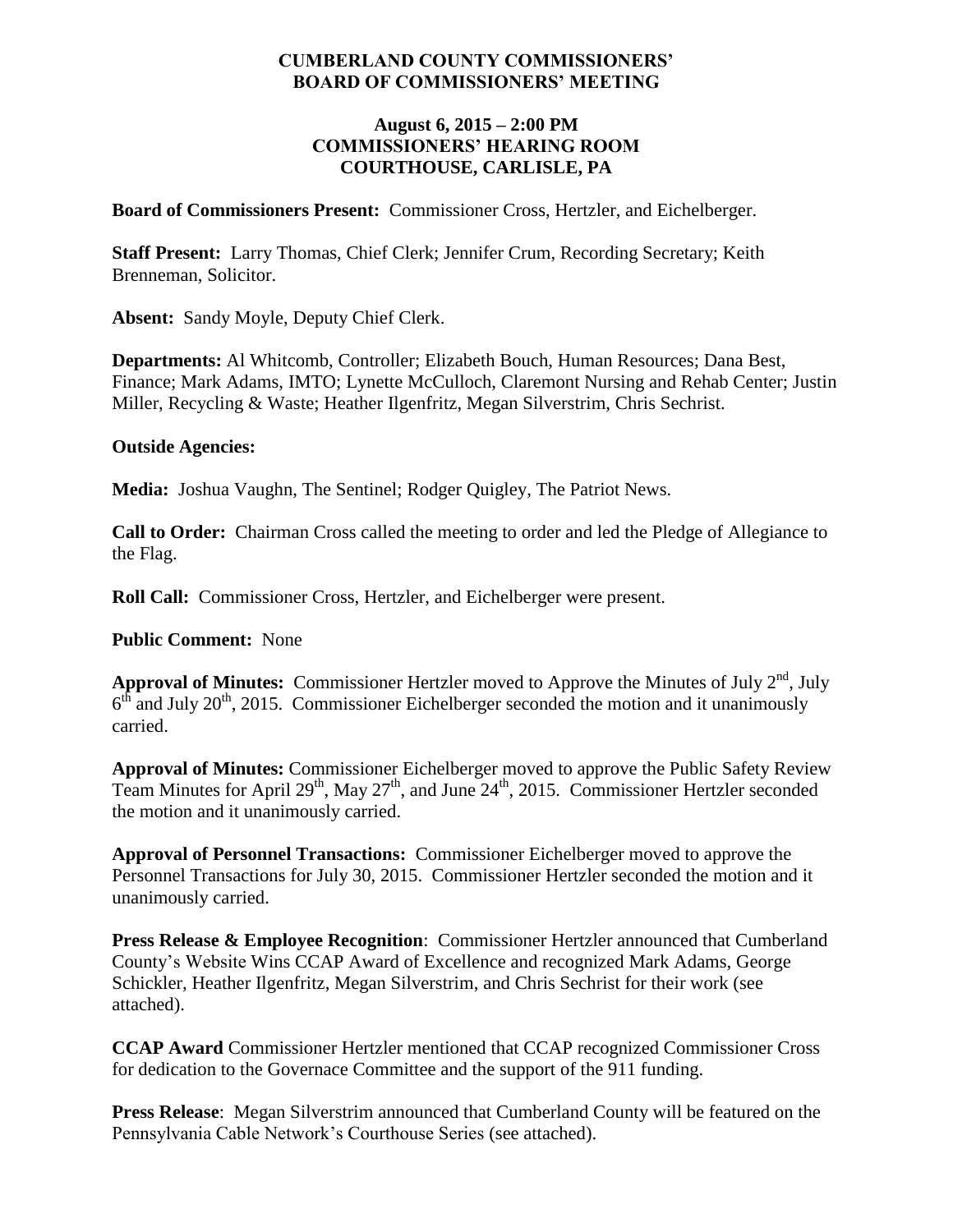**Press Release**: Justin Miller announced that Cumberland County will Offer a Household Hazardous Waste drop-Off Event on August  $22<sup>nd</sup>$  (see attached).

**Vintage Tech Recyclers:** Justin Miller reviewed a donation from Vintage Tech Recyclers offering to provide Electronic Recycling Drop-Off Event Services to Cumberland County at no cost and asked the Board to accept the donation. The Solicitor has looked at the offer from the Company.

Commissioner Eichelberger questioned the number of events per year. Justin suggested that we specify a number in the contract. Discussion ensued regarding volunteer and property liability issues, and residents personal information being destroyed. The Solicitor will review the issues. Commissioner Hertzler moved to approve acceptance of the donation from Vintage Tech Recyclers. Commissioner Eichelberger seconded the motion and it unanimously carried.

#### **Approval of 2015 CDBG & HOME Investment Partnerships Programs**:

- Funding Approval/Agreements for the 2015 Community Development Block Grant (CDBG) and HOME Investment Partnerships Programs – Commissioner Hertzler moved to approve the agreement. Commissioner Eichelberger seconded the motion and it unanimously carried.
- Administrative Agreement between the County and the Redevelopment Authority for 2015 CDBG and HOME funds - Commissioner Hertzler moved to approve the Agreement. Commissioner Eichelberger seconded the motion and it unanimously carried.

**Approval of Contracts/Grants**: Commissioner Hertzler moved to approve the following Contracts and Grants that were reviewed at the July 30, 2015 Workshop. Commissioner Eichelberger seconded the motion and it unanimously carried.

### a. **Aging & Community Services Agreements**

- *Adult Day Care Services Agreements*
	- CPARC Adult Day Care
		- $\triangleright$  Messiah Adult Day Care
- *Food Bank Distribution Agreements*
	- $\triangleright$  Jesus Loves You Ministries, Inc.
	- $\triangleright$  The BRIDGE
	- Christian Life Assembly Food Bank
	- Project SHARE
	- $\triangleright$  Big Spring Area Food Pantry
	- $\triangleright$  The Salvation Army Food Bank
	- $\triangleright$  Mt. Holly Springs Food Bank
- *Emergency Shelter Service Agreements*
	- $\triangleright$  Carlisle C.A.R.E.S
	- **Domestic Violence**
	- $\triangleright$  Red Cross
	- $\triangleright$  Safe Harbour, Inc.
- *Personal Care and Home Support Services Agreements*
	- $\triangleright$  VNA Private Duty, Inc.
	- $\triangleright$  Addus Healthcare Inc. d/b/a Addus Home Care
	- > ALMA Health, LLC d/b/a MedStaffers
	- $\triangleright$  Guberman Companies, Inc. d/b/a Comfort Keepers #116
	- $\triangleright$  Hertiage in Home Care Services, Inc.
	- $\triangleright$  MareKare, LLC d/b/a In Your Home Care, Inc.
	- $\triangleright$  Maxim Healthcare Services, Inc.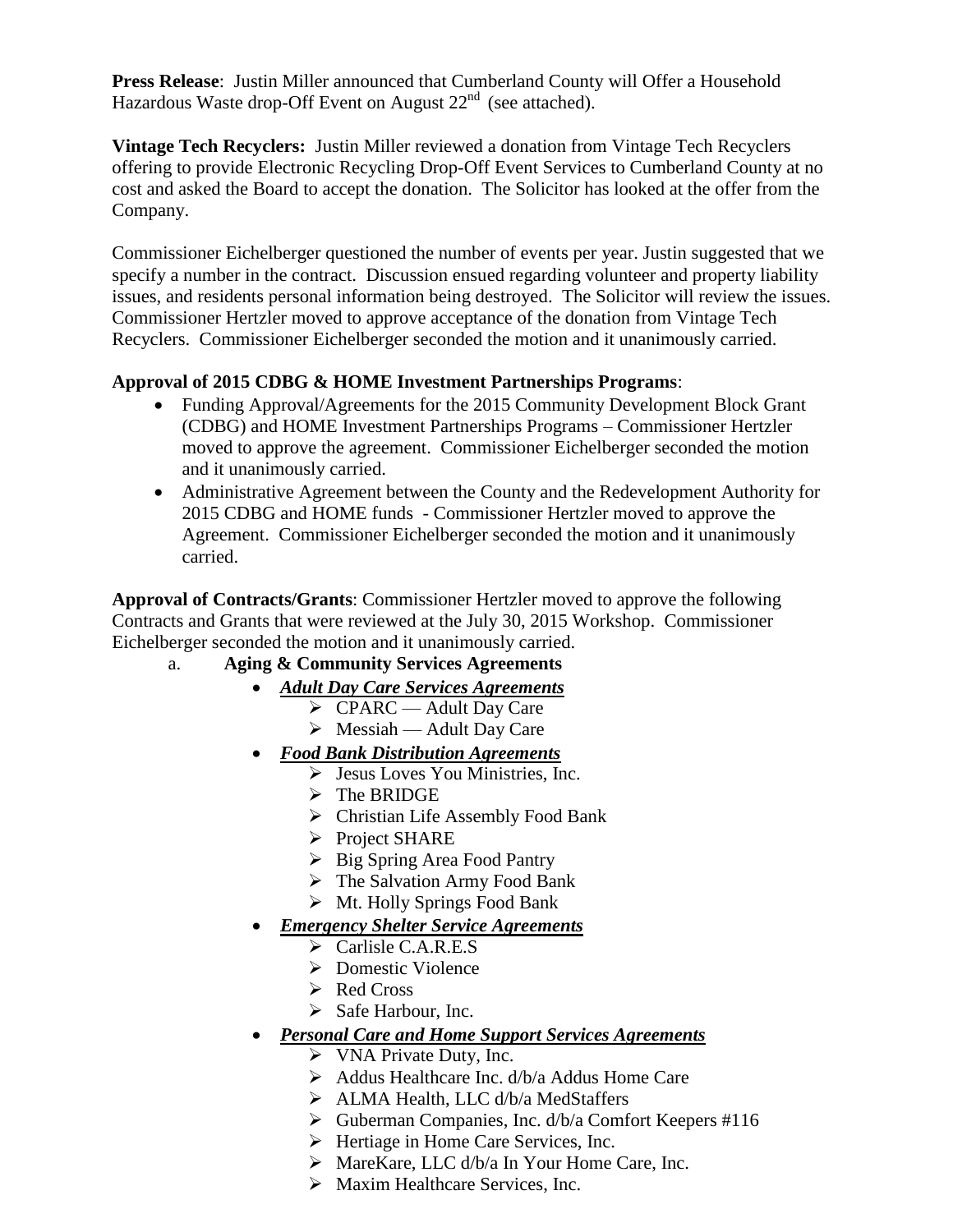- Susquehanna Seniors LLC d/b/a Senior Helpers
- UCP Central PA, Inc.
- $\triangleright$  Unique Aid
- *Personal Emergency Response Systems Agreements*
	- Connect America, LLC
	- $\triangleright$  Medscope America Corporation
	- Lifeline Systems Company d/b/a Philips LIFELINE, Inc.
- *Senior Center Services Agreements*
	- $\triangleright$  The Salvation Army Senior Action Center
	- $\triangleright$  Big Spring Senior Center Senior Center
	- $\triangleright$  Messiah Lifeways Mechanicsburg Senior Center
	- $\triangleright$  Messiah Lifeways Shippensburg Senior Center
- Language Line Services Interpretation/Translation
- George P. Branscum, M.D. Medical Consultant Services
- CONTACT Helpline Generic Information & Referral Services
- Bev Christ, R.N. Registered Nurse Consultant
- The Nutrition Group Food Service

# b. **Children and Youth Services Agreements**

- Children' Service Center of Wyoming Valley, Inc. Purchase of Service Agreement — (Ongoing)
- NHS Human Services Berks Office (Ongoing)
- NHS Youth Services, Inc.
- NHS Pennsylvania
- CONCERN Professional Services for Children, Youth & Families (Ongoing)
- Diakon Child, Family and Community Ministries (Ongoing)
- York County Youth Development Center (Ongoing)
- Children's Aid Society of Franklin County (Ongoing)
- Preventative Aftercare, Inc.
- Community Services Group, Inc. Chariots Program (Ongoing)
- Jennifer Bush Archer, Esq.

## c**. Claremont Nursing and Rehab Center Agreements**

- Novitas Solutions, Inc. Recertification of Users' Medicare Logon ID
- Capital Blue Cross Reimbursement of Services Provided in 2014 in the Amount of \$32,879
- Schlage Primus Authorization to Receive the Primus "Master Key"
- House Calls RX,  $LLC (Addendum) Adding the Medical Director to$ Scope of Contract Coverage
- $\bullet$  House Calls RX, LLC (Addendum) Name and Entity Change to New EIN #, Address, etc.

## d. **Drug & Alcohol Agreements**

- Center for Behavioral Health (Discovery House) Methadone Agreement beginning July 1, 2015 and ending June 30, 2016
- $\bullet$  UHS of PA (d/b/a Roxbury) (2015 Addendum to Agreement)

# e. **ERP Department Agreement**

- Business Software, Inc. (Addendum) BSI TaxFactory Software
- f. **Facilities Management Agreement**
	- Freehold Enterprises (Addendum) MDJ Brewbaker's Office

# g. **MH/IDD Agreements**

## *FY 2015-2016 Early Intervention*

- $\triangleright$  Amy Hempt, ME, CCC-SLP Therapy Services
- $\triangleright$  Amy Hempt, ME, CCC-SLP Speech Therapy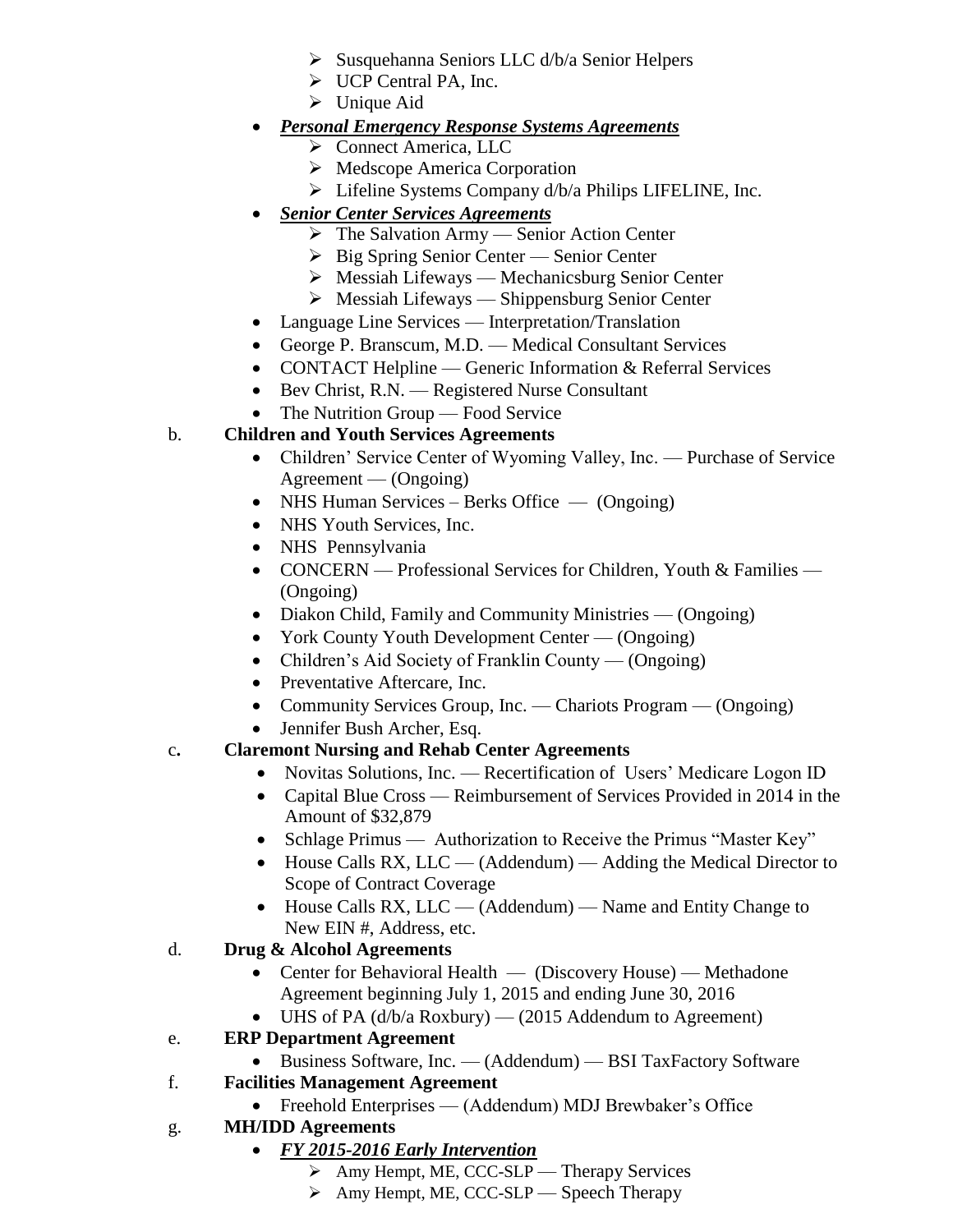- $\triangleright$  Aspirations LLC Therapy Services
- ▶ Aspirations LLC Medicaid Waiver Program
- ▶ Barbara Weber, MS, CCC-SLP, BCBA Therapy Services
- $\triangleright$  Barbara Weber, MS, CCC-SLP, BCBA Speech Therapy
- $\triangleright$  Building Blocks Therapy LLC —Therapy Services
- $\triangleright$  Building Blocks Therapy LLC Medicaid Waiver Program
- $\triangleright$  Early Intervention Specialists Inc. Therapy Services
- $\triangleright$  Early Intervention Specialists Inc. Medicaid Waiver Program
- $\triangleright$  Jena Vander Velden, MSPT Therapy Services
- > Jena Vander Velden, MSPT Medicaid Waiver Program
- $\triangleright$  Jennifer Snyder, MPT Therapy Services
- Jennifer Snyder, MPT Medicaid Waiver Program
- $\triangleright$  Keystone Autism Services Therapy Services
- $\triangleright$  Keystone Autism Services Medicaid Waiver Program
- $\triangleright$  Kimberly Snowden, MS, CCC-SLP Therapy Services
- $\triangleright$  Kimberly Snowden, MS, CCC-SLP Medicaid Waiver Program
- $\triangleright$  Kimberly Snowden, MS, CCC-SLP (Addendum)
- Leanne Broadbent, MS, CCC-SLP Therapy Services
- Leanne Broadbent, MS, CCC-SLP Medicaid Waiver Program
- Merle J Crawford, MS, OTR/L, LLC Therapy Services
- Merle J Crawford, MS, OTR/L, LLC Medicaid Waiver Program
- $\triangleright$  Patricia Acker-Bailey, MS, CCC-SLP Therapy Services
- ▶ Patricia Acker-Bailey, MS, CCC-SLP Medicaid Waiver Program
- $\triangleright$  Sovia Therapy LLC Therapy Services
- $\triangleright$  Sovia Therapy LLC Medicaid Waiver Program
- $\triangleright$  Shannon Sweeney, PT Therapy Services
- $\triangleright$  Shannon Sweeney, PT Medicaid Waiver Program
- TMB Developmental Therapy and Infant Massage Inc. Evaluation Services
- United Cerebral Palsy of Central PA Inc. Therapy Services
- United Cerebral Palsy of Central PA Inc. Medicaid Waiver Program
- *FY 2015-2016 Mental Health*
	- Alert Pharmacy Inc. Manage Pharmacy Benefits Program
	- $\triangleright$  Aurora Social Rehabilitation Services Social Rehabilitation **Services**
	- $\triangleright$  Cumberland County (Prison) Transitional and Community Integration Services
	- $\triangleright$  Diakon Child Family and Community Ministries d/b/a Diakon Family Life Services — Outpatient Services
	- Gregory Knox, MSW, LSW Services Related to On-Call Delegate Services
	- $\triangleright$  Keystone Service Systems Inc. d/b/a Keystone Community Mental Health — Community Residential Services
	- $\triangleright$  Living Unlimited Inc. Family Support Services
	- $\triangleright$  New Visions Inc.
	- $\triangleright$  Perry County (Prison) Transitional and Community Integration Services
	- $\triangleright$  Pennsylvania Counseling Services, Inc. Transitional and Community Integration
	- $\triangleright$  Perry County Transportation Authority Family Support Services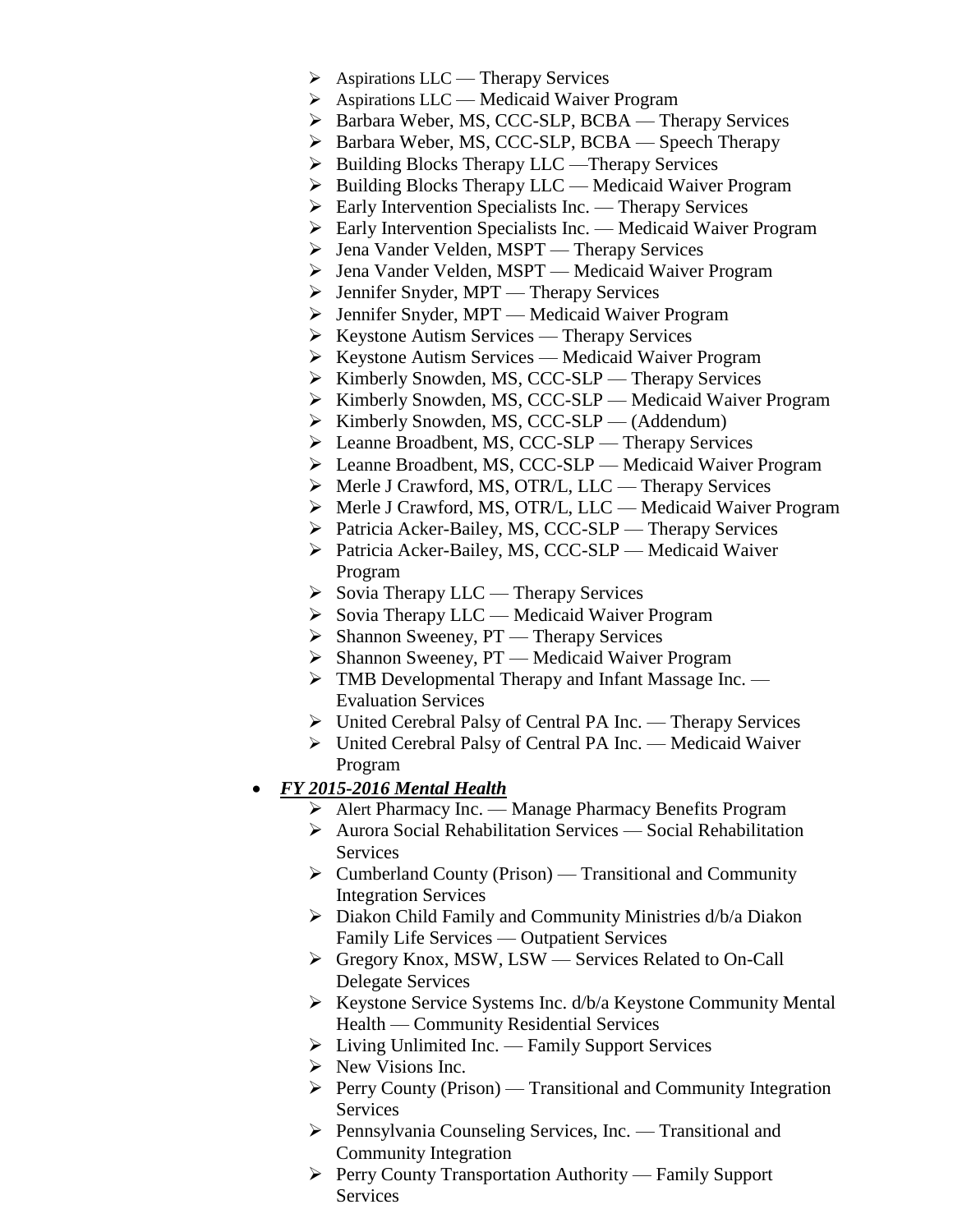- $\triangleright$  Redevelopment Authority of the County of Cumberland Housing Support Services
- $\triangleright$  Riverside Associate PC Outpatient Services
- $\triangleright$  Thomas James MS Transitional and Community Integration **Services**
- *FY 2014-2015 Intellectual and Developmental Disabilities*
	- $\triangleright$  Hempfield Behavioral Health Inc. Licensed Day Habilitation
- h. **Probation Grant/Adult Probation and Parole**
	- Submission of Grant to the PA Board of Probation and Parole for Grantin-Aid Funds Awarded to any County for the Purpose of Providing Additional Funding for the Improvement of Adult Probation and Parole Supervision and its Continuing Programs.
- i. **Public Safety Agreement**
	- Memorandum of Understanding between Commander, Navy Region Mid-Atlantic and Cumberland County Department of Public Safety

**CNRC DME Grant:** Lynette McCulloch reviewed the Department of Public Welfare — DME Grant for Claremont Nursing and Rehab Center that is due: August 7, 2015. - \$16,661.89 – 100% reimbursed. Commissioner Hertzler moved to approve the Grant for CNRC. The cost was questioned and the details of the residents needs were discussed. Commissioner Eichelberger seconded the motion and it unanimously carried.

**CNRC – eSolutions, Inc.:** Lynette McCulloch reviewed the eSolutions, Inc. — Software Trial for Medicare Claims at Claremont Nursing and Rehab Center. This will be used to submit bills as a trial to determine if this is user friendly for the County. This is a Windows software, there is an increase in cost/month, smoother/quicker process, 30 day trial. Commissioner Hertzler moved to approve the eSolutions, Inc. software trial. Commissioner Eichelberger seconded the motion and it unanimously carried. Training is provided if needed.

**Tax Bills – Printing/Mailing:** Commissioner Eichelberger moved to approve Awarding the Contract for Printing and Mailing of Cumberland County Tax Bills to the Lowest Reputable Bidder - **S.S.S. Printing** in the Amount of .0391per that was reviewed at the July 30, 2015 Workshop. Commissioner Hertzler seconded the motion and it unanimously carried.

### **Right-to-Know Requests:** *(Reviewed at the July 30, 2015 Workshop)*

- a. Approval to Transition the Right–to-Know Requests from the Commissioner's Office to the Solicitor's Office - Commissioner Hertzler moved to approve the transition. Commissioner Eichelberger seconded the motion. Commissioner Hertzler questioned if the Row Officers have their own Right to Know Officer. Most Row Officers handle their own requests. Chairman Cross requested that this be table until more information is received.
- b. Appointment of Roxanne Lehman, Paralegal, as the Open Records Officer for Cumberland County - Tabled.

**Housing Authority Board Appointment:** Commissioner Hertzler moved to Appoint Marlene Palmer to the Housing Authority Board to fill a vacated seat; her term will expire May 25, 2019. Commissioner Eichelberger seconded the motion and it unanimously carried.